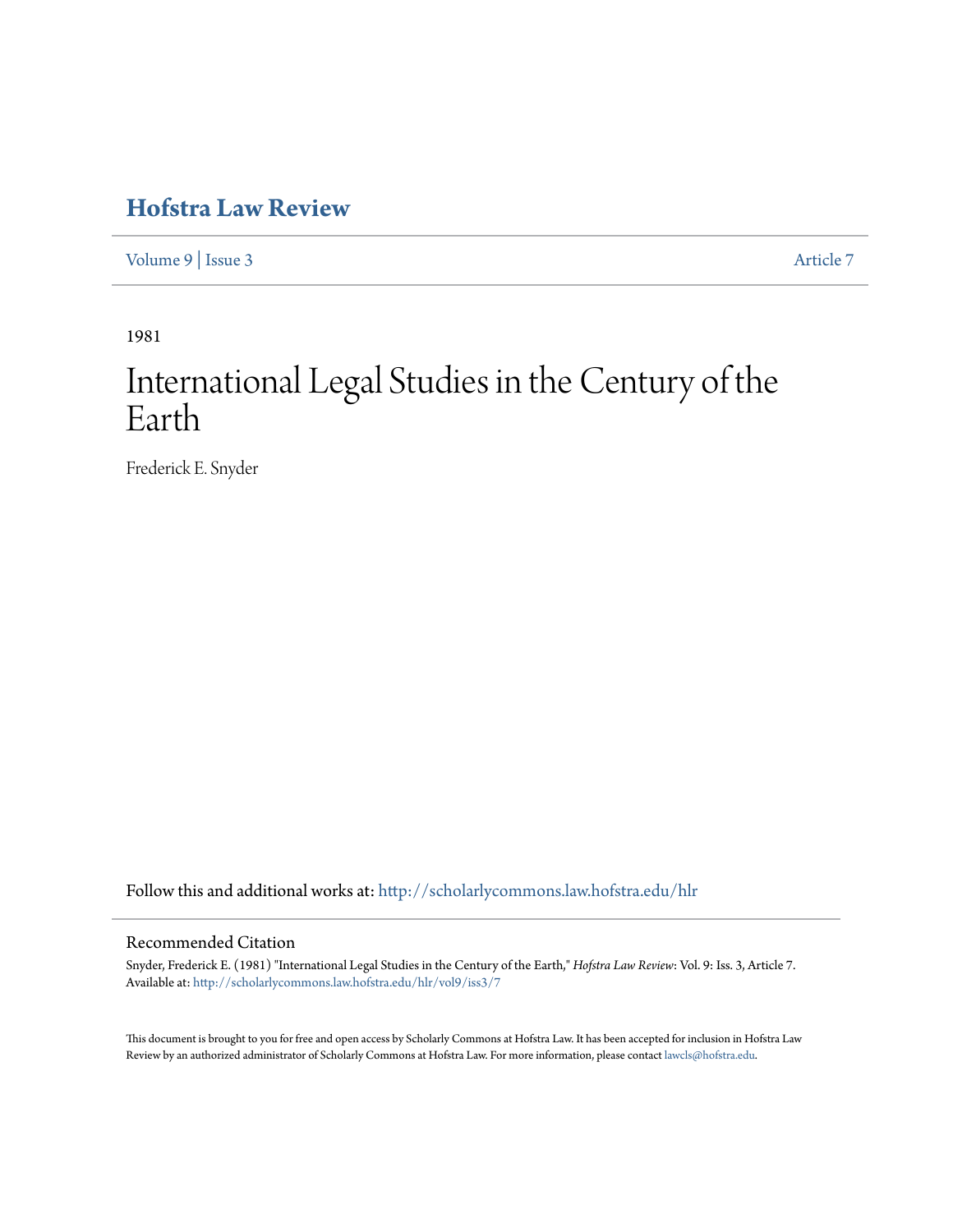# CORRESPONDENCE

# INTERNATIONAL LEGAL STUDIES IN THE CENTURY OF THE EARTH

To the Editors:

It occurred to me while reading the last issue of the *Hofstra Law Review,* that the *Symposium on the Future of Human Rights in the World Legal Order'* may well serve as a much-needed stimulus for serious reflection about the future of international legal studies programs in American law schools.

The dialogue between the so-called "charterists" and the "new" international jurists over the sources of human rights law now appears to have developed into a passionate confrontation between two very different perceptions of the foundations of the international community. For the charterists, the vital principle remains the rule of law-immanent, autonomous, somehow wondrously self-perpetuating.<sup>2</sup> For Lane and Watson, the key to understanding lies in a structural reconstitution of our notions of international behavior.<sup>3</sup>

This debate over first principles comes at a time of intensive and growing self-consciousness about the nature and function of the study of international law in American legal education. The decision of the Section on International Law of the Association of American Law Schools to devote its discussion during the 1981 Annual Meeting to this issue is only the most recent indication of the scope and depth of this concern. <sup>4</sup>

Slaking student enthusiasm has been one very visible cause for alarm. One survey has found an average enrollment of only about twentytwo students in the various international and comparative law courses offered by most law schools in the United States.<sup>5</sup> But student enrollment is merely one aspect of the problem. More serious, perhaps, has been the poignant, strangely seriatim departure from full-time teaching in the past

4. The meeting was held January 5, 1981 in San Antonio, Texas.

**5. D. JACKSON & E.** GEE, BREAD **AND** BUTTER?: **ELECTIVES** IN AMERICAN LE-**GAL EDUCATION** 36-37, 60 (1975) (authors analyzed student-enrollment statistics in elective courses offered at 109 law schools approved by American Bar Association during academic year 1974-1975).

<sup>1. 9</sup> HOFSTRA L. REV. 337 (1981).

<sup>2.</sup> *See* Sohn, *The International Law of Human Rights: A Reply to Recent Criticisms,* 9 HOFSTnA L. REV. 347, 355-56 (1981).

<sup>3.</sup> Lane, *Demanding Human Rights: A Change in the World Legal Order, 6* HOFSTRA L. REv. 269, 294-95 (1978); Watson, *Legal Theory, Efficacy and Validity in the Development of Human Rights Norms in International Law,* 1979 U. ILL. L. F. 609, 609-13.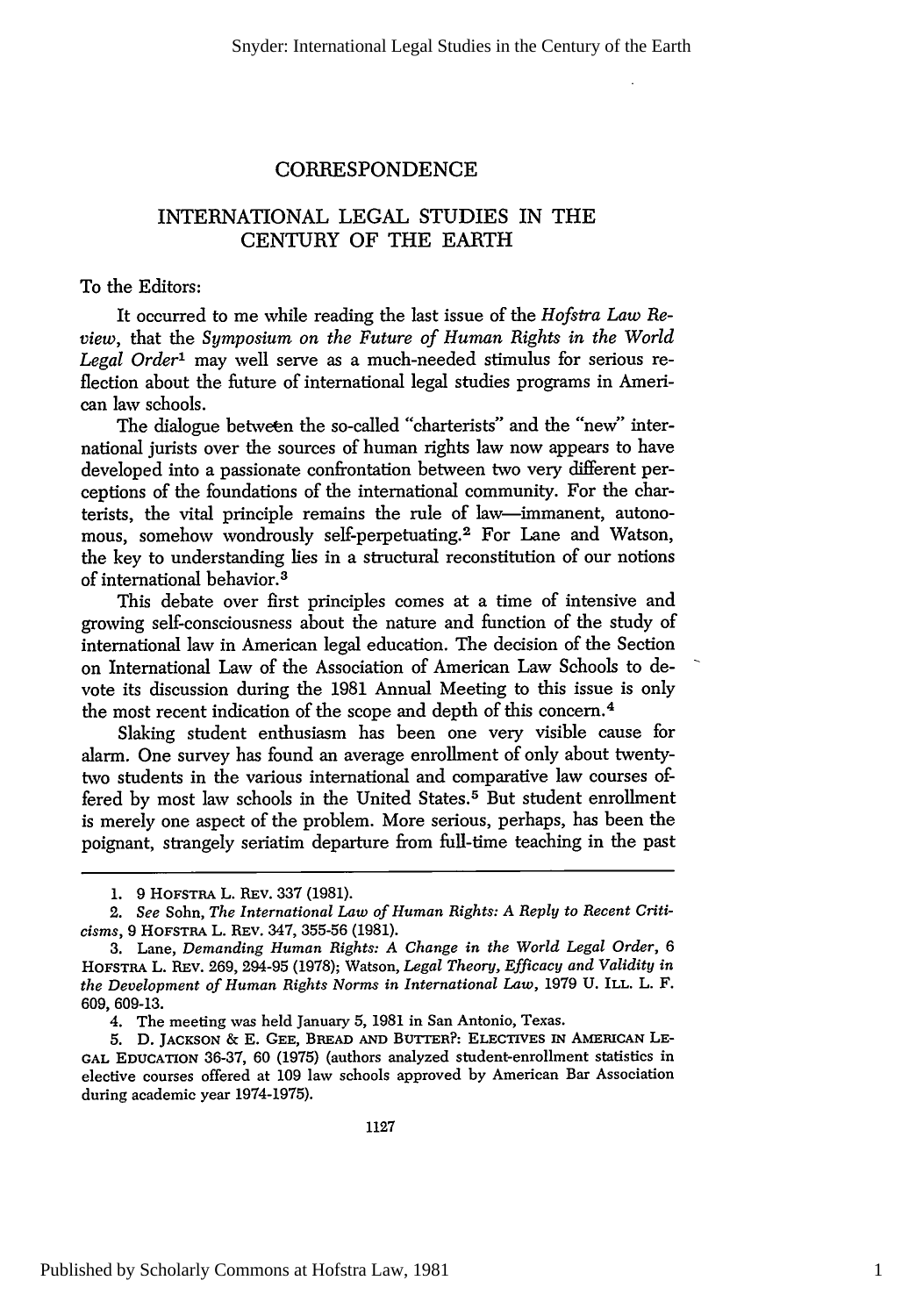few years of so many of the "founding fathers" of international legal studies in post-World War II America,6 and the reluctance or inability of the nation's law schools to identify, cultivate, and hire competent successors.

There is some reason, then, to characterize these as troubled times for international legal studies. Wherefore the slump? It would be easy enough to blame it all on post-Vietnam student perceptions of the purported impotence of international law and faculty failure to bring it to life in the classroom. Recent events certainly have not helped matters in this respect: The contempt with which the Iranian Government received the International Court of Justice's decision in the *Hostages Case7* did not exactly galvanize public confidence in formal judicial process as an effective mechanism for the management of international political crisis.

But the predicament facing international legal studies today is surely more complex in its origins than this-too complex to be explained away by any facile reference to that ambience of skepticism which has always left its haze over scholarly discussions of the role of legal process in world politics. Indeed, the proliferation-and genuine productivity-of international organizations in the last twenty years alone has, if anything, raised serious questions about the basis of that skepticism. And the predicament is surely much older in its origins than the fall of the United States Embassy in Teheran.

Whatever the reasons for the troubled times, the consciousness that a predicament exists at all can serve as a meaningful opportunity to review some of the assumptions that have spirited the development since World War II of international legal studies programs in many American law schools. Condorcet believed that the road to useful knowledge and selfrenewal lay in the study of the past, of our history;8 perhaps a revitalized study of international law similarly awaits an examination of our academic consciences.

The intellectual history of the Harvard Law School's program in international legal studies is, in this regard, a potentially very fruitful point of departure-if for no other reason than that its early efforts included the production of a comprehensive and explicit statement of its premises, its first principles. Interestingly, Harvard identified the concepts underlying its program essentially in terms of their usefulness and relevance to American lawyers engaged in the practice of law on behalf of American

<sup>6.</sup> The past decade alone has witnessed the exodus from full-time law teaching at their "home" law schools of such seminal figures in international law scholarship as Richard Baxter (Harvard, deceased 1980), Henry de Vries (Columbia), John Hazard (Columbia), Milton Katz (Harvard), Covey Oliver (Pennsylvania), Willis Reese (Columbia), Oscar Schachter (Columbia), Rudolf Schlesinger (Cornell), and Telford Taylor (Columbia), to name only some. 7. United States v. Iran [1980] I.C.J. 3.

<sup>8.</sup> M. DE CONDORCET, ESQUISSE D'UN TABLEAU HISTORIQUE DES PROGRÉS DE **L'ESPRTT** HUMAIN 76,284 (1793).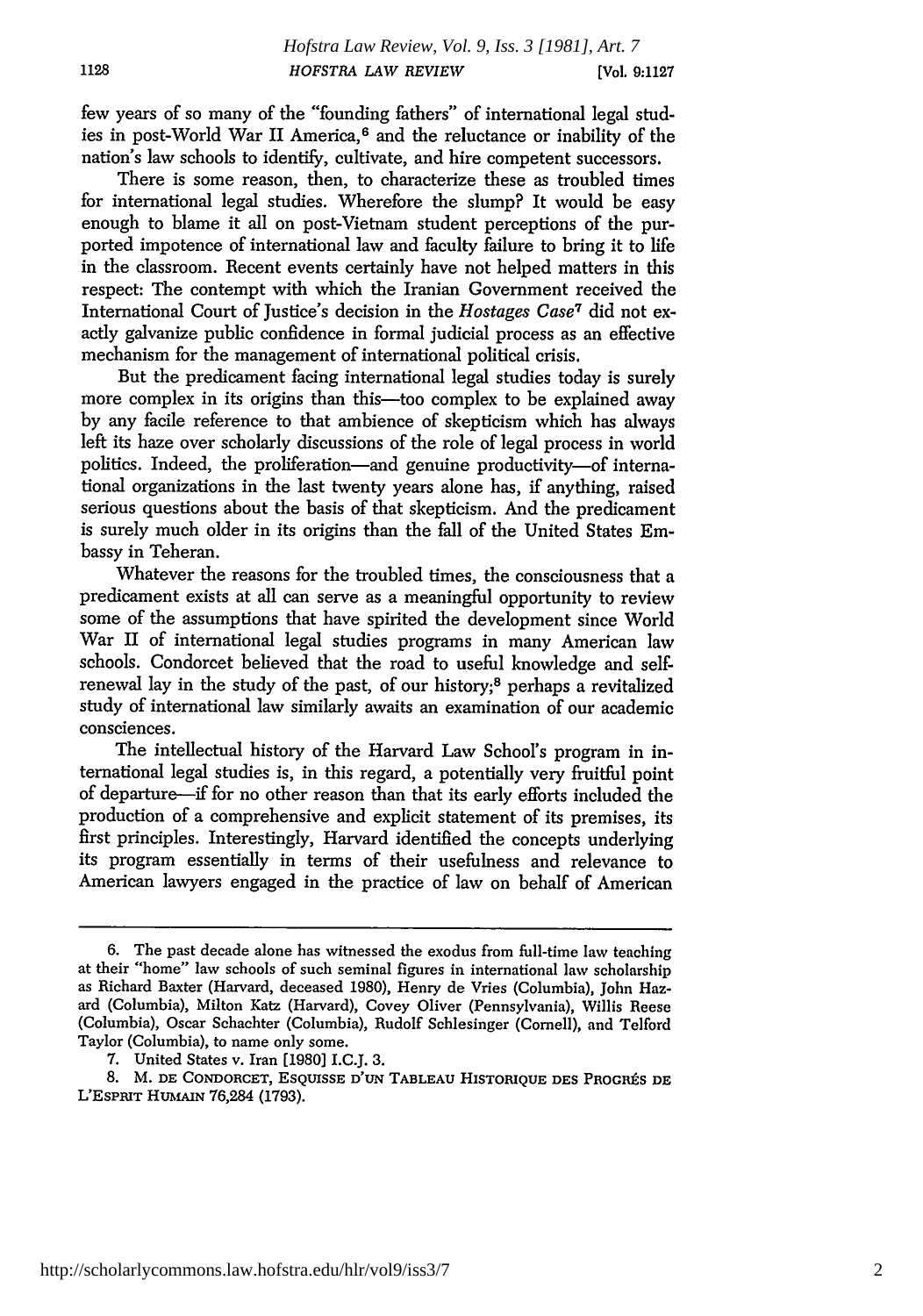#### **1981]**

#### *CORRESPONDENCE*

interests; American ideas about the proper shape and operation of the world legal system constituted a key ingredient in the formula as well.

Thus, an early policy statement describing the program's objectives noted the need for practicing lawyers in the United States and elsewhere to concern themselves with transnational legal problems. Particularly, "American concerns in the areas of foreign commerce and investment have multiplied in recent years,"<sup>9</sup> requiring special expertise and ingenuity on the part of lawyers to help satisfy the "appetite of American indus**try'10** for scarce raw materials. The study of international law was also touted for its capacity to help lawyers "perceive and fulfil their proper role in the orderly economic development of the newly changing societies of Latin America, Asia and Africa."<sup>11</sup> The theory here was that lawyers so trained would be better able to assist in constructing legal processes time-tested in advanced industrial societies and believed to be indispensable to meaningful social and economic development. Finally, the international legal studies program would sensitize law students and lawyers to their civic responsibility of interpreting world events to members of their community, a responsibility of acute significance "[a]s the United States moves forward in its task of international leadership. . . . "12

The ideas at the heart of Harvard's program were, of course, not unlike those contained in statements made in support or explanation of courses and programs in international legal studies surfacing at many other American law schools during the post-war period. 13 In many respects, the world that such programs envisioned calls to mind the world that Walter Lippman saw-opening the door on the universe after the war and discovering the American Century.14 The international legal order contemplated by these programs, that is, was surely one that was or would be sympathetic to the needs and interests of the many embryonic societies that were only beginning to claim official recognition as members of the world community. But the development of this post-war world system was really expected to involve the elaboration (perhaps "penetration" is a more accurate term) of legal norms and values historically associated with the North Atlantic Community's success from 1648 to 1940 in

12. *Id.* at 11.

13. *See, e.g.,* W. BISHOP, INTERNATIONAL LAw xiii (3d ed. 1971); E. **DICKINSON, CASES AND** MATERIALS **ON** INTERNATIONAL LAw vii (1950). *See also* Trakman, *The Need for Legal Training in International, Comparative and Foreign Law: Foreign Lawyers at American Law Schools,* 27 J. **LEGAL ED.** 509 (1975); *Roundtable on International Legal Center and Comparative Law,* 22 J. **LEGAL ED.** 253 (1970).

14. R. **STEEL,** WALTER LIPPMANN **AND** THE **AMERICAN CENTURY** (1980).

<sup>9.</sup> Katz & Leininger, *International Legal Studies at Harvard: A New Vista, 4* VERDICT 9, 10 (Hilary Term, Oxford University 1968). The article is based on a Report of the Director, Harvard Law School International Legal Studies 1961-1963 **(1963).**

<sup>10.</sup> Katz & Leininger, supra note 9, at 10.

<sup>11.</sup> *Id.*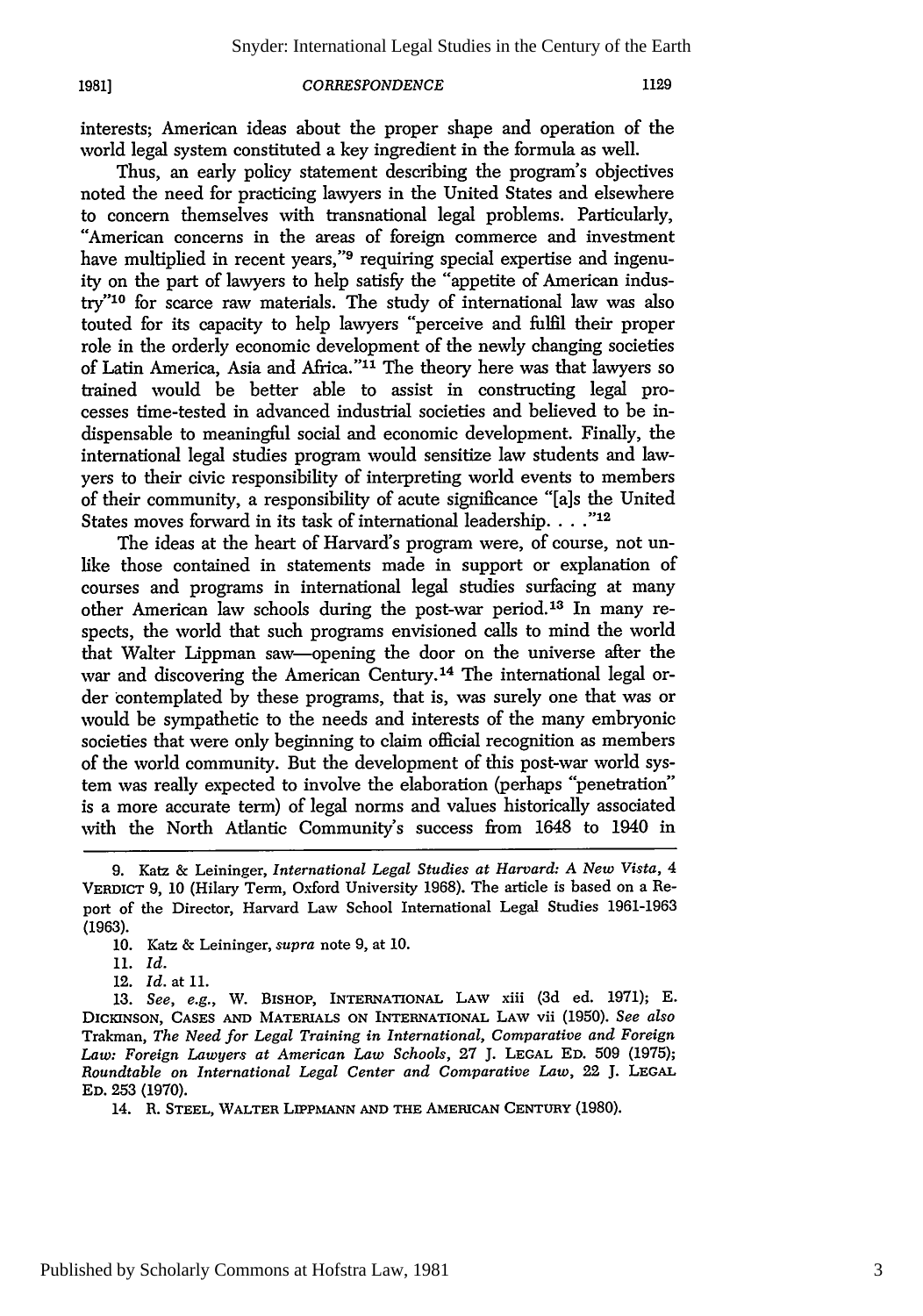1130

# *HOFSTRA LAW REVIEW*

[Vol. **9:1127**

determining the allocation of regional and global resources and in shaping the rules of membership and conduct in the community of nations.15 Howsoever the specific content of public international law would unfold in the last half of the 20th century, a First World consensus would clearly comprise the dominant element.16

The world we now know is a very different place in which to live: A world that endorses very different ideas and assumptions about the relative importance of law, men, women, international investment, death, and corporate finance from those implicit in the design of many of today's international legal studies curricula. It is a world that has endured the rise and decline of scores of governments old and new; wars badly conceived by "world leaders" and even less happily executed; the rise to fashion of worldwide terrorism on behalf of factions claiming not only recognition, but equality of representation in the international community; the consolidation of a seemingly endless array of repressive autarkies and totalitarian regimes; the devastation of environments in the mad scramble for ever scarcer resources by ever increasing populations; the anguish wrought by worldwide inflation, unemployment, drought, famine, and pestilence; the multiplication of nuclear armaments threatening the instantaneous annihilation of an international community that has been in the making for millennia. It is a world that is living in a time that belongs to no one man or woman, no one nation, no one people. It is a time when the life, hope, and future of every man, every woman are becoming more clearly every day the responsibility of each man, each woman, all peoples. It is not only the evening news that tells us, but our love of nature, our instincts for our own survival and well-being, and our fears for our successors on the planet that tell us we are living not in the American Century-or the Soviet Century, the Third World Century, or the Century of the Ayatollah for that matter--but in the Century of the Earth.

A responsibility lies with the law schools to shape or reshape their programs in international legal studies in response to the need to forge a new consensus about the nature and function of international law in the brave, new world that we have already begun to populate.17 Important first steps have already been taken by courses focusing on such issues as the dimensions of the new international economic order, the attitudes of Third World societies toward traditional doctrines of public international law, the actual settlement of disputes arising within the international com-

<sup>15.</sup> For a more detailed discussion of this phenomenon, see Murphy, Objec*tions to Western Conceptions of Human Rights,* 9 **HOFSTRA** L. **REv.** 433 (1981).

<sup>16.</sup> *See* Trubek & Galanter, *Scholars in Self-Estrangement: Some Reflections on the Crisis in Law and Development Studies in the United States,* 1974 Wis. L. **REv. 1062.**

**<sup>17.</sup>** *See generally* Falk, *A New Paradigm for International Legal Studies: Prospects and Proposals,* 84 YALE L.J. 969 (1975); Vagts, *Are There No International Lawyers Anymore?,* 75 AM. J. **INT'L** L. 134 (1981).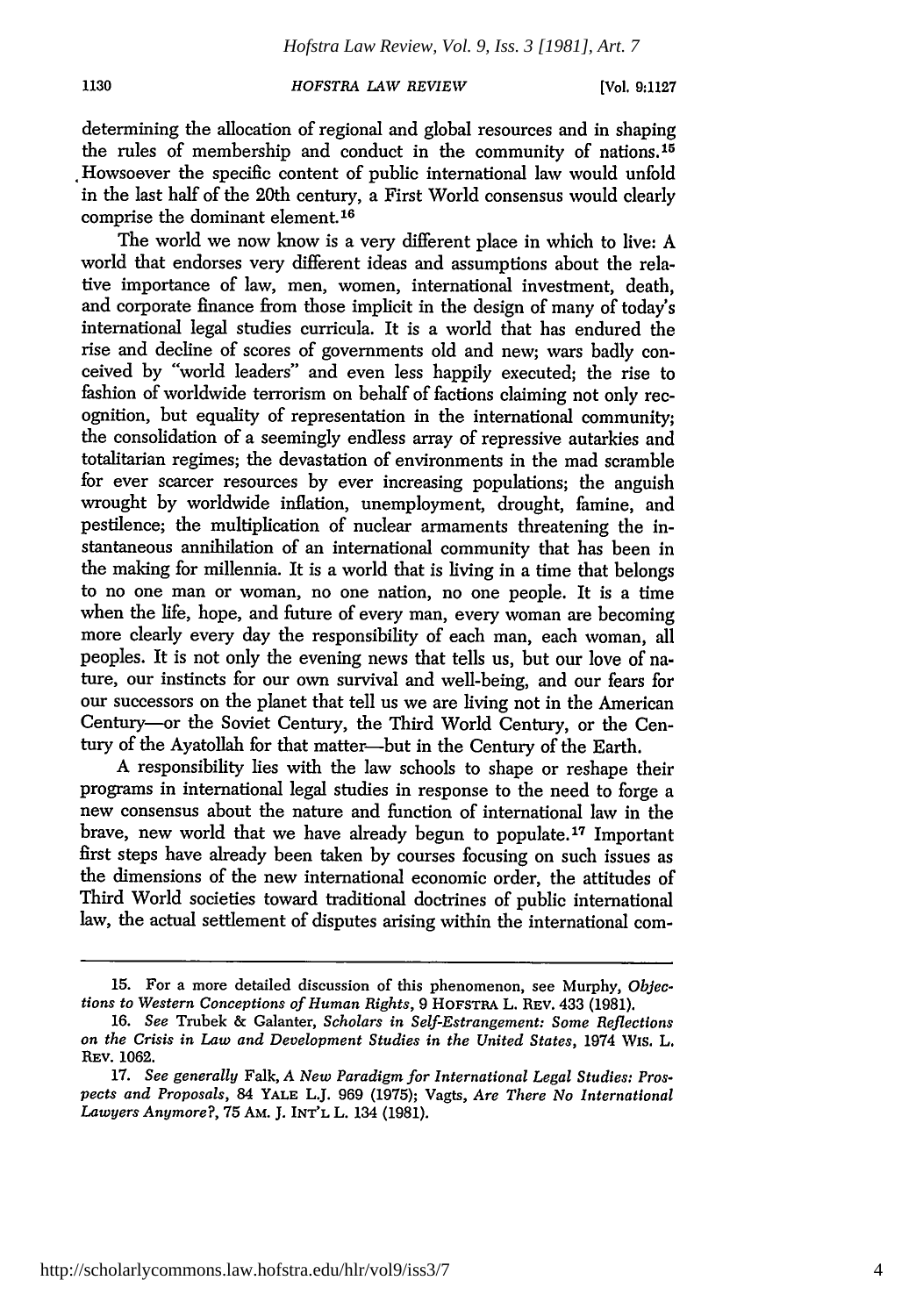**19811**

### *CORRESPONDENCE*

munity, and the evolving jurisprudence of international human rights. Such courses encourage law students to form a reasonably sophisticated working picture of the international community---who the players are, what the stakes are, how the game is or should be played.

No program will measure up to its potential, however, until it selfconsiously aims to identify both the major planetary problems of our time and the role of law and lawyers in their solution or accommodation. How do these problems implicate themselves in the otherwise routine problems of the nation client, the corporate client, the human client? What policy choices are available to decisionmakers facing such problems with such implications? What are the ethical issues facing a lawyer in working through these problems? What, that is, are his or her responsibilities not only to the client, but to the species as well? For that, really, is what the "game" is all about. As the authors of one new coursebook in public international law have indicated, in articulating their reasons for writing such a book, "[w]e are concerned.., to ask... whether the law, *whatever it is,* is helpful in ameliorating the grave problems which humanity faces today and which, if there is a future, it is likely to face tomorrow."<sup>18</sup>

> Frederick E. Snyder Assistant Dean, Harvard Law School\*

<sup>18.</sup> B. **WESTON,** R. FALK *&* A. D'AMATO, INTERNATIONAL LAW **AND** WORLD ORDER xix (1980) (emphasis in original). For a similar discussion of the changing nature of the ethical responsibility of lawyers, see G. HAZARD, **ETHICS IN THE** PRAC-**TICE** OF LAw (1978). The inspiration lies clearly in Justice Louis Brandeis' famous phrase, a "lawyer for the situation." *Id.* at 58; *see* Frank, *The Legal Ethics of Louis D. Brandeis,* 17 **STAN.** L. REv. 683, 702 (1965).

<sup>\*</sup> A.B., 1966; J.D., 1974, Georgetown University; M.Phil., 1969; Ph.D., 1970, Yale University; LL.M., 1977, Harvard University.